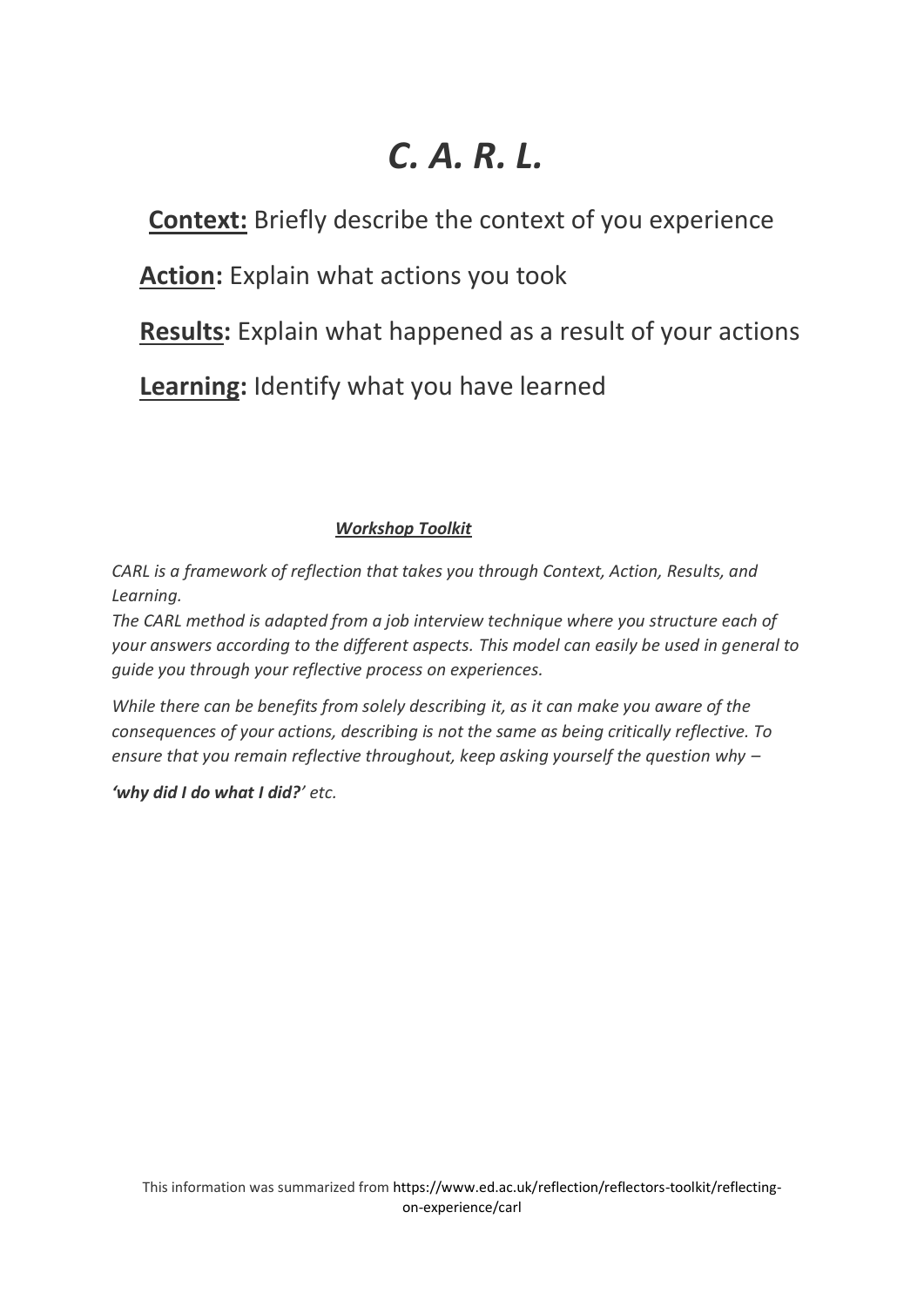# **1. C - Context**

Helpful questions:

- What was the background/circumstances of the situation?
- What was the situation?
- Where was it?
- Who was there?
- What am I hoping to accomplish?

Depending on whether you are presenting a reflection, for example as an interview answer, or using the model as a helpful framework for your own reflective process, you may wish to tailor how detailed you were. If doing it for yourself, it can be very helpful to understand a full comprehensive context.

#### **Examples of Context**

The examples below show how the reflective process can happen at an overarching process level and a specific experience level. Both will tackle the same scenario, but their conclusions can be different. When reflecting both levels can be helpful.

#### **Developing public speaking as a skill over time - Public speaking individual experience**

I am currently working on improving my public speaking as a part of my ongoing professional development. I could specifically take opportunities within my role as class representative, where I will have to stand in front of an entire course.

#### **Public speaking individual experience**

I was given the opportunity to give a presentation about my subject to students who might be interested in applying for the course. I had 20 minutes and could use the time as I wished. There were 30 students present in the college where I gave my talk.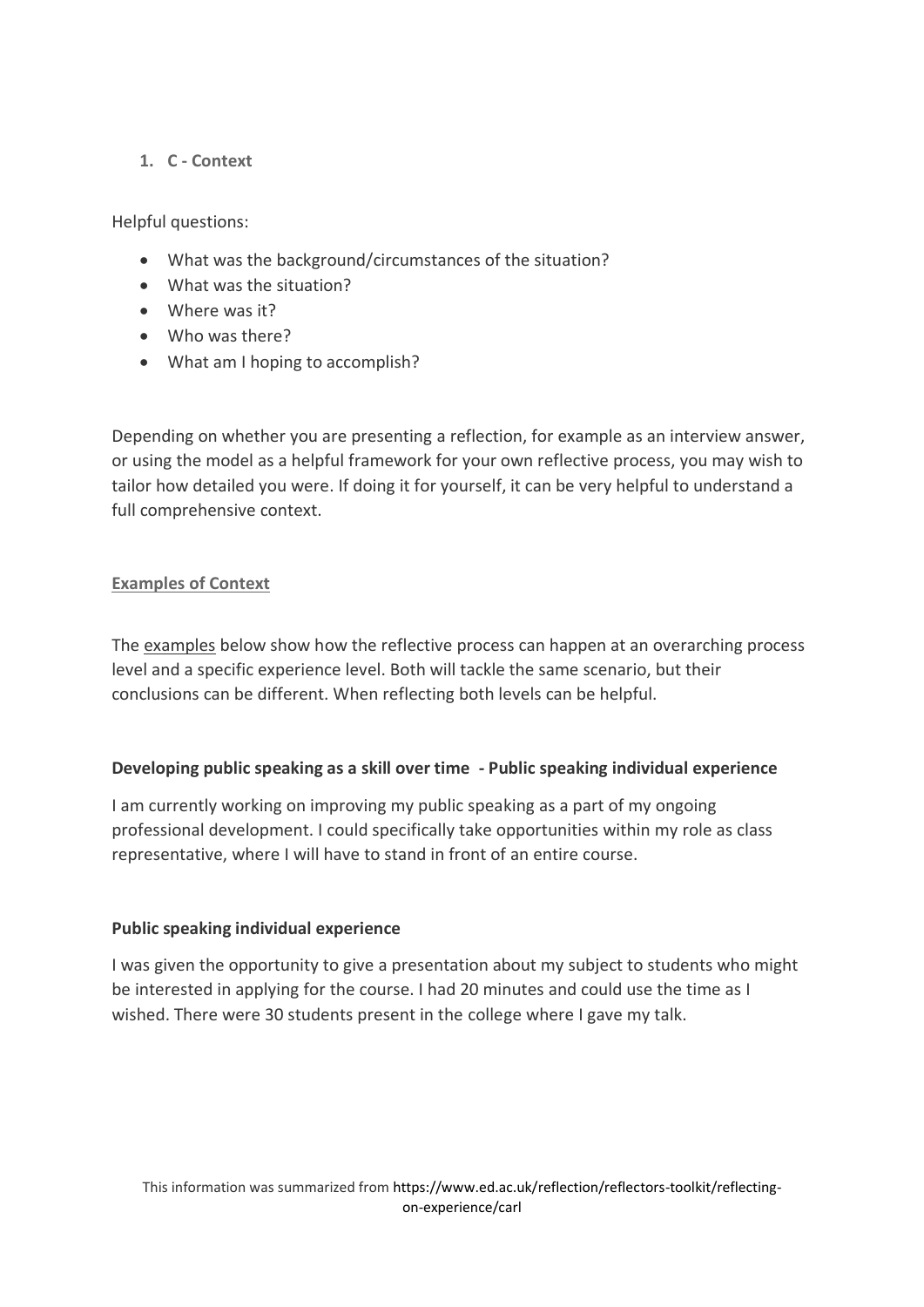# **2. A- Action**

Here you can describe what your actions were in relation to the circumstances specified above. To analyse your actions, it is important not only to describe your actions, but think about **why you chose these actions and not something else**.

Helpful questions:

- What did I do?
- What else happened (other actions)?
- Why did I choose this action?
- What other actions could I have chosen? (not necessarily giving you the same result)

# **Examples of Action**

# **Developing public speaking as a skill over time**

As class representative I was given an opportunity to go and present our course to other students who might be interested in taking the course. I signed up despite being nervous, as I wanted to give myself the chance to practise. I prepared the presentation and the public speaking part went well; however, I feel that I might have structured my presentation poorly for the students to gain the most from it.

## **Public speaking individual experience**

I chose to do a PowerPoint presentation with a lot of practical information on it. It wasn't a particularly nice PowerPoint, I generally don't like them with a lot of text, so I didn't pay enough attention to the preparation, as I needed to create something quickly. I could have spent more time making a nicer PowerPoint but I wanted to communicate the value of my course more than the practical aspects.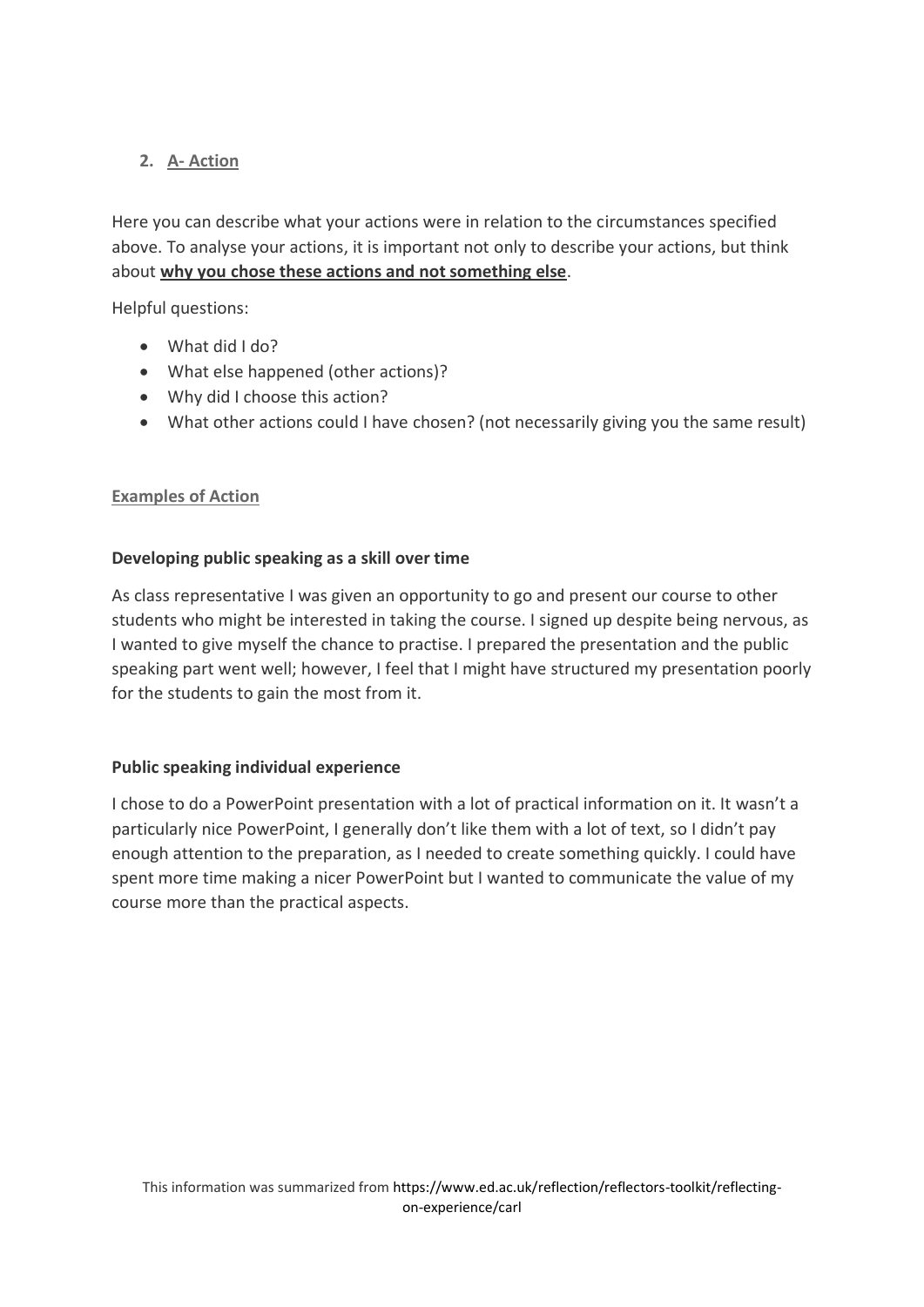# **3. R - Results**

Here you can discuss the results that came from your actions and what those results were.

Helpful questions to help you reflect on your work.

- Did I accomplish what I wanted?
- Did my actions accomplish what I wanted in the way I expected?
- What are the implications of my actions on myself and others, for similar situations in the future?
- Could different actions have given me the same result?
- Is there a way I could improve my results or actions?

## **Examples of Results**

#### **Developing public speaking as a skill over time**

I gave myself a chance to practice my public speaking and I am feeling more comfortable standing in front of a group of people now, just because I have practised. As mentioned above, I could have structured the presentation differently. Having a well-structured presentation would have given me the same feeling of success in terms of public speaking and had a better impact on the students. However, from this experience I now know I can spend less time stressing about the public speaking element of it and spend more time on the actual presentation.

#### **Public speaking individual experience**

I could see that the students were desperately trying to write down everything I said and what was on the slides. However, I felt confident in my delivery of the content, I didn't feel a loss of breath or anything, which suggests I'm feeling more confident with public speaking itself. That said, I didn't feel like they were getting any value from the presentation. They didn't seem excited, and no one asked questions or anything. I think they would have gotten more from why they should study this course, rather than how to apply. I think equally if I had allowed time for their questions, they would have gotten more benefit from the presentation.